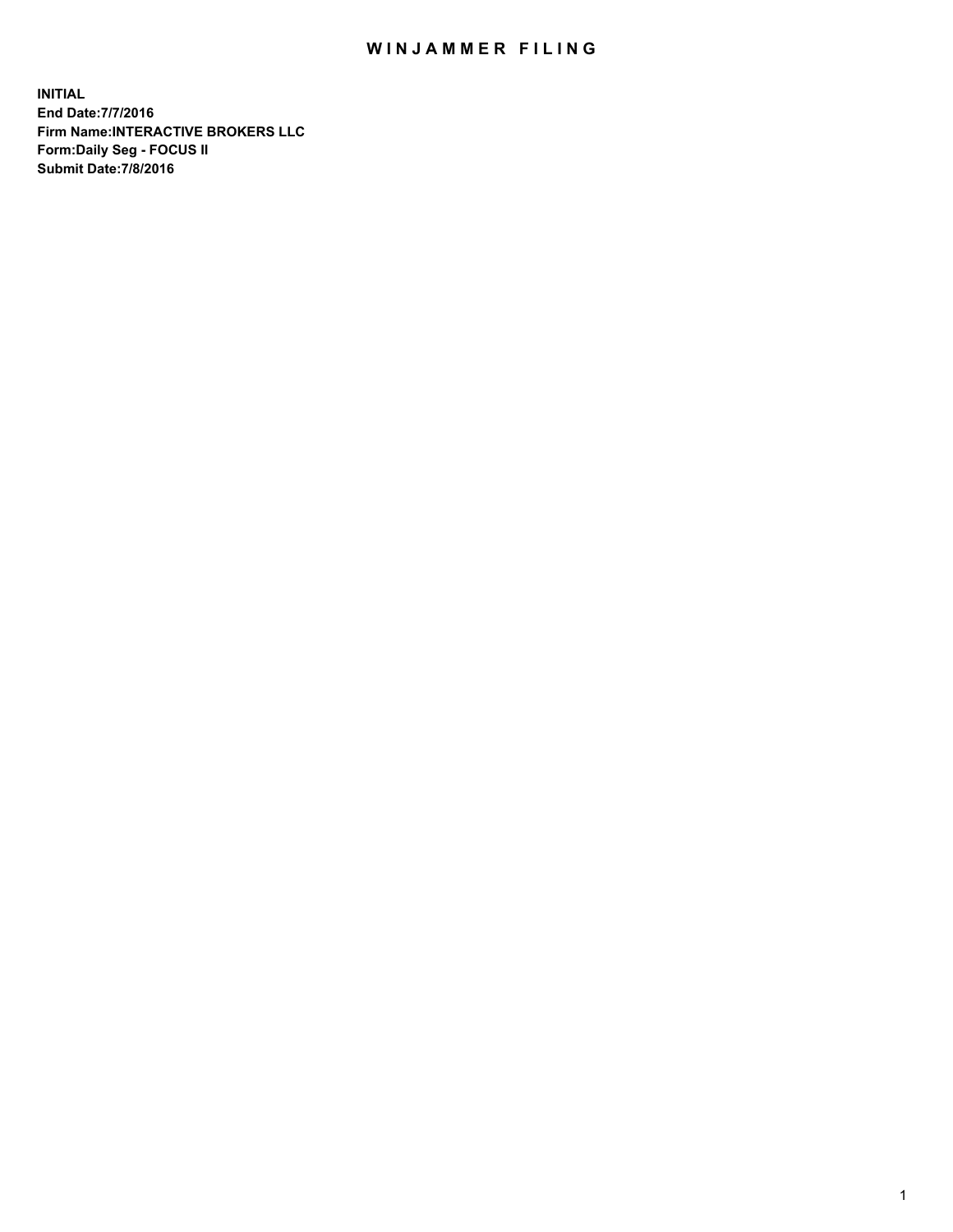## **INITIAL End Date:7/7/2016 Firm Name:INTERACTIVE BROKERS LLC Form:Daily Seg - FOCUS II Submit Date:7/8/2016 Daily Segregation - Cover Page**

| Name of Company<br><b>Contact Name</b><br><b>Contact Phone Number</b><br><b>Contact Email Address</b>                                                                                                                                                                                                                          | <b>INTERACTIVE BROKERS LLC</b><br><b>James Menicucci</b><br>203-618-8085<br>jmenicucci@interactivebrokers.c<br>om |
|--------------------------------------------------------------------------------------------------------------------------------------------------------------------------------------------------------------------------------------------------------------------------------------------------------------------------------|-------------------------------------------------------------------------------------------------------------------|
| FCM's Customer Segregated Funds Residual Interest Target (choose one):<br>a. Minimum dollar amount: ; or<br>b. Minimum percentage of customer segregated funds required:% ; or<br>c. Dollar amount range between: and; or<br>d. Percentage range of customer segregated funds required between: % and %.                       | $\overline{\mathbf{0}}$<br>0<br>155,000,000 245,000,000<br>00                                                     |
| FCM's Customer Secured Amount Funds Residual Interest Target (choose one):<br>a. Minimum dollar amount: ; or<br>b. Minimum percentage of customer secured funds required:%; or<br>c. Dollar amount range between: and; or<br>d. Percentage range of customer secured funds required between: % and %.                          | $\overline{\mathbf{0}}$<br>0<br>80,000,000 120,000,000<br>0 <sub>0</sub>                                          |
| FCM's Cleared Swaps Customer Collateral Residual Interest Target (choose one):<br>a. Minimum dollar amount: ; or<br>b. Minimum percentage of cleared swaps customer collateral required:% ; or<br>c. Dollar amount range between: and; or<br>d. Percentage range of cleared swaps customer collateral required between:% and%. | $\overline{\mathbf{0}}$<br>$\underline{\mathbf{0}}$<br>0 <sub>0</sub><br>0 <sub>0</sub>                           |

Attach supporting documents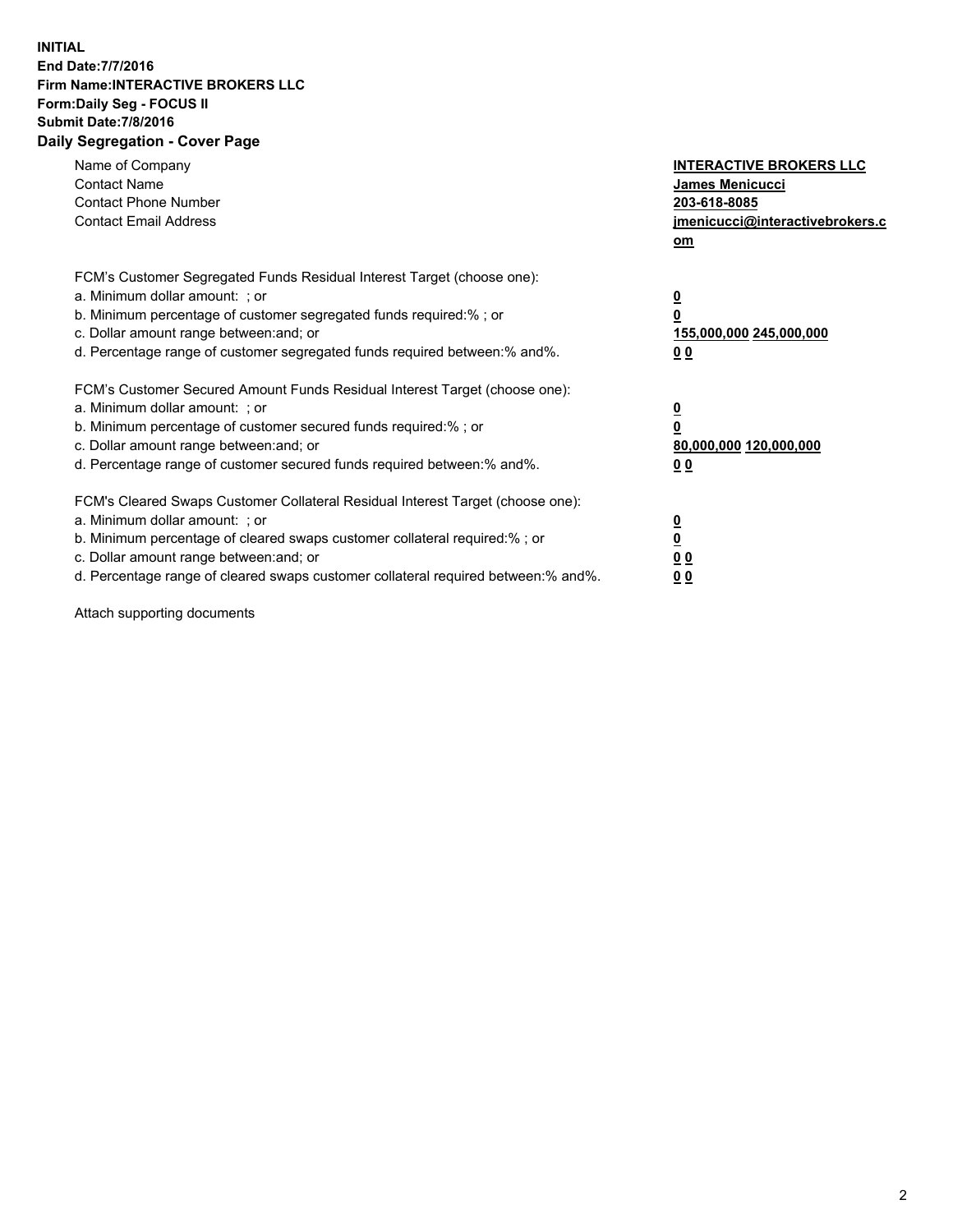## **INITIAL End Date:7/7/2016 Firm Name:INTERACTIVE BROKERS LLC Form:Daily Seg - FOCUS II Submit Date:7/8/2016 Daily Segregation - Secured Amounts**

|     | Foreign Futures and Foreign Options Secured Amounts                                         |                                   |
|-----|---------------------------------------------------------------------------------------------|-----------------------------------|
|     | Amount required to be set aside pursuant to law, rule or regulation of a foreign            | $0$ [7305]                        |
|     | government or a rule of a self-regulatory organization authorized thereunder                |                                   |
| 1.  | Net ledger balance - Foreign Futures and Foreign Option Trading - All Customers             |                                   |
|     | A. Cash                                                                                     | 333,542,738 [7315]                |
|     | B. Securities (at market)                                                                   | $0$ [7317]                        |
| 2.  | Net unrealized profit (loss) in open futures contracts traded on a foreign board of trade   | 7,012,129 [7325]                  |
| 3.  | Exchange traded options                                                                     |                                   |
|     | a. Market value of open option contracts purchased on a foreign board of trade              | 578,147 [7335]                    |
|     | b. Market value of open contracts granted (sold) on a foreign board of trade                | -134,222 [7337]                   |
| 4.  | Net equity (deficit) (add lines 1.2. and 3.)                                                | 340,998,792 [7345]                |
| 5.  | Account liquidating to a deficit and account with a debit balances - gross amount           | 114,446 [7351]                    |
|     | Less: amount offset by customer owned securities                                            | 0 [7352] 114,446 [7354]           |
| 6.  | Amount required to be set aside as the secured amount - Net Liquidating Equity              | 341,113,238 [7355]                |
|     | Method (add lines 4 and 5)                                                                  |                                   |
| 7.  | Greater of amount required to be set aside pursuant to foreign jurisdiction (above) or line | 341,113,238 [7360]                |
|     | 6.                                                                                          |                                   |
|     | FUNDS DEPOSITED IN SEPARATE REGULATION 30.7 ACCOUNTS                                        |                                   |
| 1.  | Cash in banks                                                                               |                                   |
|     | A. Banks located in the United States                                                       | 3,400,000 [7500]                  |
|     | B. Other banks qualified under Regulation 30.7                                              | 0 [7520] 3,400,000 [7530]         |
| 2.  | Securities                                                                                  |                                   |
|     | A. In safekeeping with banks located in the United States                                   | 376,714,890 [7540]                |
|     | B. In safekeeping with other banks qualified under Regulation 30.7                          | 0 [7560] 376,714,890 [7570]       |
| 3.  | Equities with registered futures commission merchants                                       |                                   |
|     | A. Cash                                                                                     | $0$ [7580]                        |
|     | <b>B.</b> Securities                                                                        | $0$ [7590]                        |
|     | C. Unrealized gain (loss) on open futures contracts                                         | $0$ [7600]                        |
|     | D. Value of long option contracts                                                           | $0$ [7610]                        |
|     | E. Value of short option contracts                                                          | 0 [7615] 0 [7620]                 |
| 4.  | Amounts held by clearing organizations of foreign boards of trade                           |                                   |
|     | A. Cash                                                                                     | $0$ [7640]                        |
|     | <b>B.</b> Securities                                                                        | $0$ [7650]                        |
|     |                                                                                             |                                   |
|     | C. Amount due to (from) clearing organization - daily variation                             | $0$ [7660]                        |
|     | D. Value of long option contracts                                                           | $0$ [7670]                        |
|     | E. Value of short option contracts                                                          | 0 [7675] 0 [7680]                 |
| 5.  | Amounts held by members of foreign boards of trade                                          |                                   |
|     | A. Cash                                                                                     | 74,194,862 [7700]                 |
|     | <b>B.</b> Securities                                                                        | $0$ [7710]                        |
|     | C. Unrealized gain (loss) on open futures contracts                                         | 7,767,222 [7720]                  |
|     | D. Value of long option contracts                                                           | 578,124 [7730]                    |
|     | E. Value of short option contracts                                                          | -134,220 [7735] 82,405,988 [7740] |
| 6.  | Amounts with other depositories designated by a foreign board of trade                      | $0$ [7760]                        |
| 7.  | Segregated funds on hand                                                                    | $0$ [7765]                        |
| 8.  | Total funds in separate section 30.7 accounts                                               | 462,520,878 [7770]                |
| 9.  | Excess (deficiency) Set Aside for Secured Amount (subtract line 7 Secured Statement         | 121,407,640 [7380]                |
|     | Page 1 from Line 8)                                                                         |                                   |
| 10. | Management Target Amount for Excess funds in separate section 30.7 accounts                 | 80,000,000 [7780]                 |
| 11. | Excess (deficiency) funds in separate 30.7 accounts over (under) Management Target          | 41,407,640 [7785]                 |
|     |                                                                                             |                                   |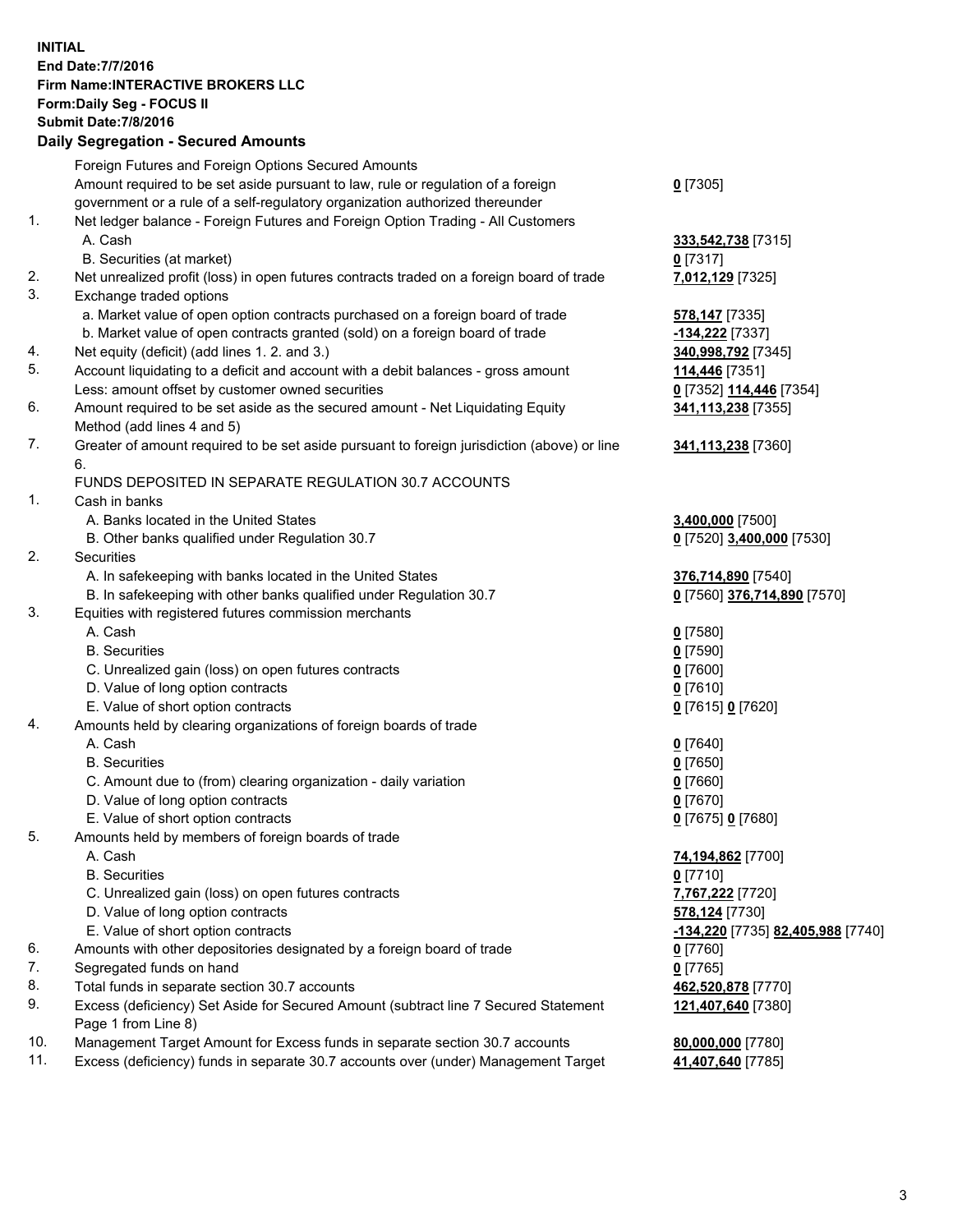**INITIAL End Date:7/7/2016 Firm Name:INTERACTIVE BROKERS LLC Form:Daily Seg - FOCUS II Submit Date:7/8/2016 Daily Segregation - Segregation Statement** SEGREGATION REQUIREMENTS(Section 4d(2) of the CEAct) 1. Net ledger balance A. Cash **2,949,485,964** [7010] B. Securities (at market) **0** [7020] 2. Net unrealized profit (loss) in open futures contracts traded on a contract market **6,592,947** [7030] 3. Exchange traded options A. Add market value of open option contracts purchased on a contract market **166,708,738** [7032] B. Deduct market value of open option contracts granted (sold) on a contract market **-233,087,122** [7033] 4. Net equity (deficit) (add lines 1, 2 and 3) **2,889,700,527** [7040] 5. Accounts liquidating to a deficit and accounts with debit balances - gross amount **94,264** [7045] Less: amount offset by customer securities **0** [7047] **94,264** [7050] 6. Amount required to be segregated (add lines 4 and 5) **2,889,794,791** [7060] FUNDS IN SEGREGATED ACCOUNTS 7. Deposited in segregated funds bank accounts A. Cash **208,772,605** [7070] B. Securities representing investments of customers' funds (at market) **1,858,034,610** [7080] C. Securities held for particular customers or option customers in lieu of cash (at market) **0** [7090] 8. Margins on deposit with derivatives clearing organizations of contract markets A. Cash **69,947,561** [7100] B. Securities representing investments of customers' funds (at market) **1,037,257,740** [7110] C. Securities held for particular customers or option customers in lieu of cash (at market) **0** [7120] 9. Net settlement from (to) derivatives clearing organizations of contract markets **812,491** [7130] 10. Exchange traded options A. Value of open long option contracts **166,709,427** [7132] B. Value of open short option contracts **-233,087,824** [7133] 11. Net equities with other FCMs A. Net liquidating equity **0** [7140] B. Securities representing investments of customers' funds (at market) **0** [7160] C. Securities held for particular customers or option customers in lieu of cash (at market) **0** [7170] 12. Segregated funds on hand **0** [7150] 13. Total amount in segregation (add lines 7 through 12) **3,108,446,610** [7180] 14. Excess (deficiency) funds in segregation (subtract line 6 from line 13) **218,651,819** [7190] 15. Management Target Amount for Excess funds in segregation **155,000,000** [7194] **63,651,819** [7198]

16. Excess (deficiency) funds in segregation over (under) Management Target Amount Excess